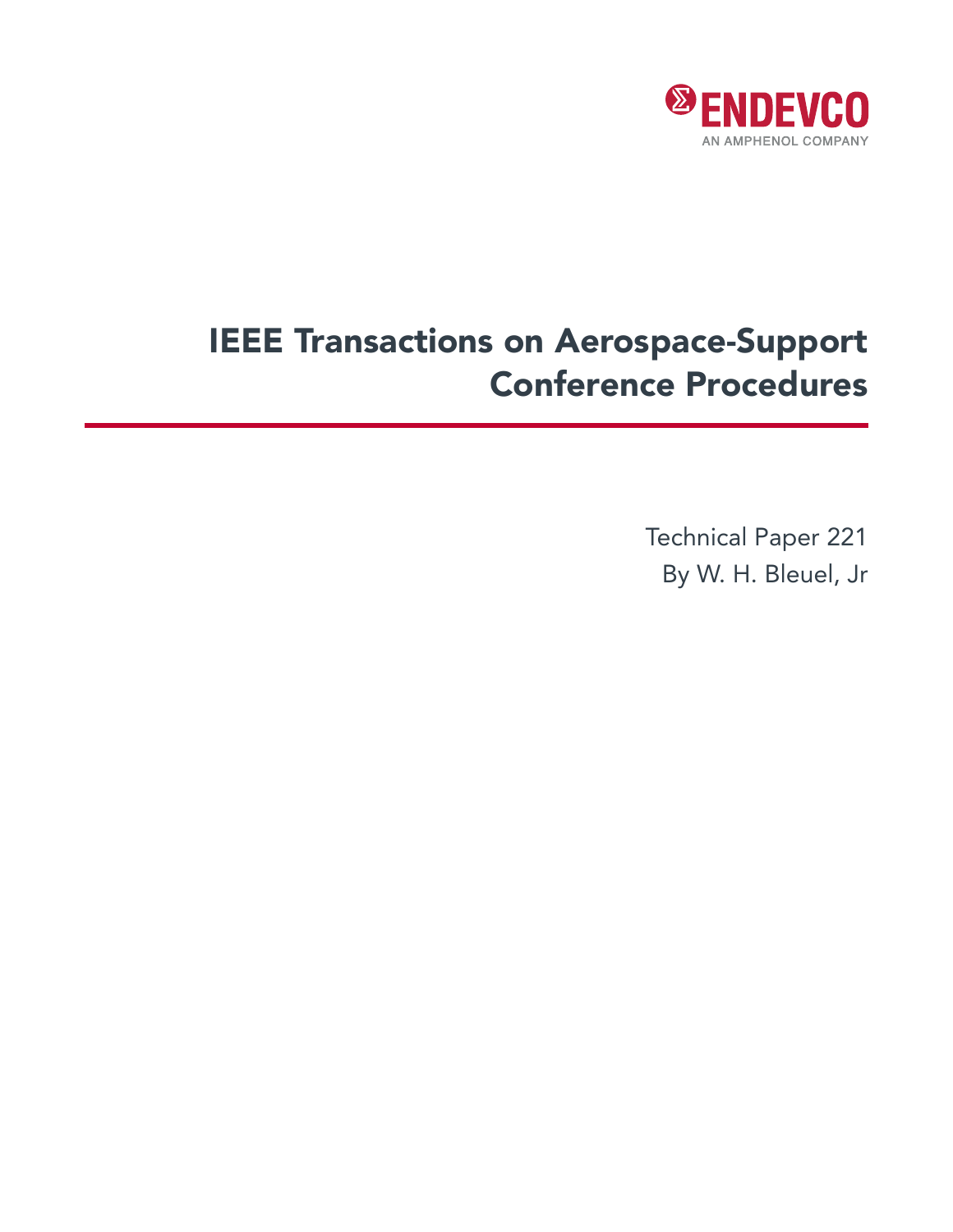W. H. Bleuel, Jr. Endevco Corporation

#### SUMMARY

A method is presented to approximate the inherent reliability of a single-degree-of-freedom system. The transfer function is used as a tool to define mechanical reliability as a function of mechanical failure modes. Primary application of the technique is to new transducer designs for initial design reviews.

### INTRODUCTION

Missile borne equipment must be highly reliable and rugged. Measuring systems that possess both of these qualities are sometimes difficult to provide and even more difficult to demonstrate. Small components such as transducers tend to have *a* relatively large number of failure modes and their use is invariably dictated by tight accuracy requirements. This accuracy requirement is going to grow progressively tighter.

Comparatively little work has been done to evaluate transducer reliability. The technique developed here has been applied to one type of transducer. This transducer (basically a single-degree-offreedom system) is evaluated by analyzing the transfer function of the design. A failure mode analysis is then applied and relative frequency of occurrence of the modes is established from data and engineering judgement. The effect of the various failure modes on the transfer function is then approximated. The reliability can then be determined using a statistical technique.

#### PROCEDURE

The purpose of this paper will be in developing this concept beyond the present limits of electronic components to the field of electro-mechanical components. Particularly, the field of electro-mechanical transducers which exhibit *a*  single-degree-of-freedom characteristic. Reliability, aside from being a philosophy and design concept, is also a mathematically definable probability. The standard definition of reliability stated briefly is the probability of performing satisfactorily a given task for a given length of time.

In order to account for both mechanical and electrical failure modes, a model must be developed that will include a failure mode of either type. A simple model which will perform this function is:

Over-all Reliability = Electrical Reliability x Mechanical Reliability

From such a model, precise definitions of electrical and mechanical failures are required. This model is satisfied by the following definitions:

- 1. Electrical failure: any failure that will degenerate the electrical integrity of the system.
- 2. Mechanical failure: any failure that affects the parameters of the system transfer function.

One basic assumption in this model that is implied in the definitions of electrical and mechanical failures stated above is that the electrical and mechanical failures are independent events. (Independent events in this case means that an electrical failure will not cause a mechanical failure, nor will a mechanical failure cause an electrical failure. Although this is not completely true, it will be assumed for convenience.) When equipment failure rates are plotted from initiai production to field failure, it is seen that equipment follows a constant-failure-rate during part of its life, which is the important concept here. This useful life is also known as the normal operating portion, Poissori portion and the random-failure portion as well as the constant rate portion. This failure rate curve of equipment describes the classic bathtub curve of reliability engineering. Figure 1.

The statistical frequency distribution that describes the constant-failure-rate portion of the bathtub curve is the exponential distribution:

 $R = e^{-\lambda t}$ 

where

 $\lambda$  = failure rate

This statistical distribution mathematically defines the probability of a unit failing to be constant during any given time interval of constant length. In other words, when the equipment is operating during its useful life (no parts are wearing out), there is the same probability of the equipment failing in the first 10 seconds of operation as there is in the last 10 seconds of operation -- assuming that there is no failure up to that time.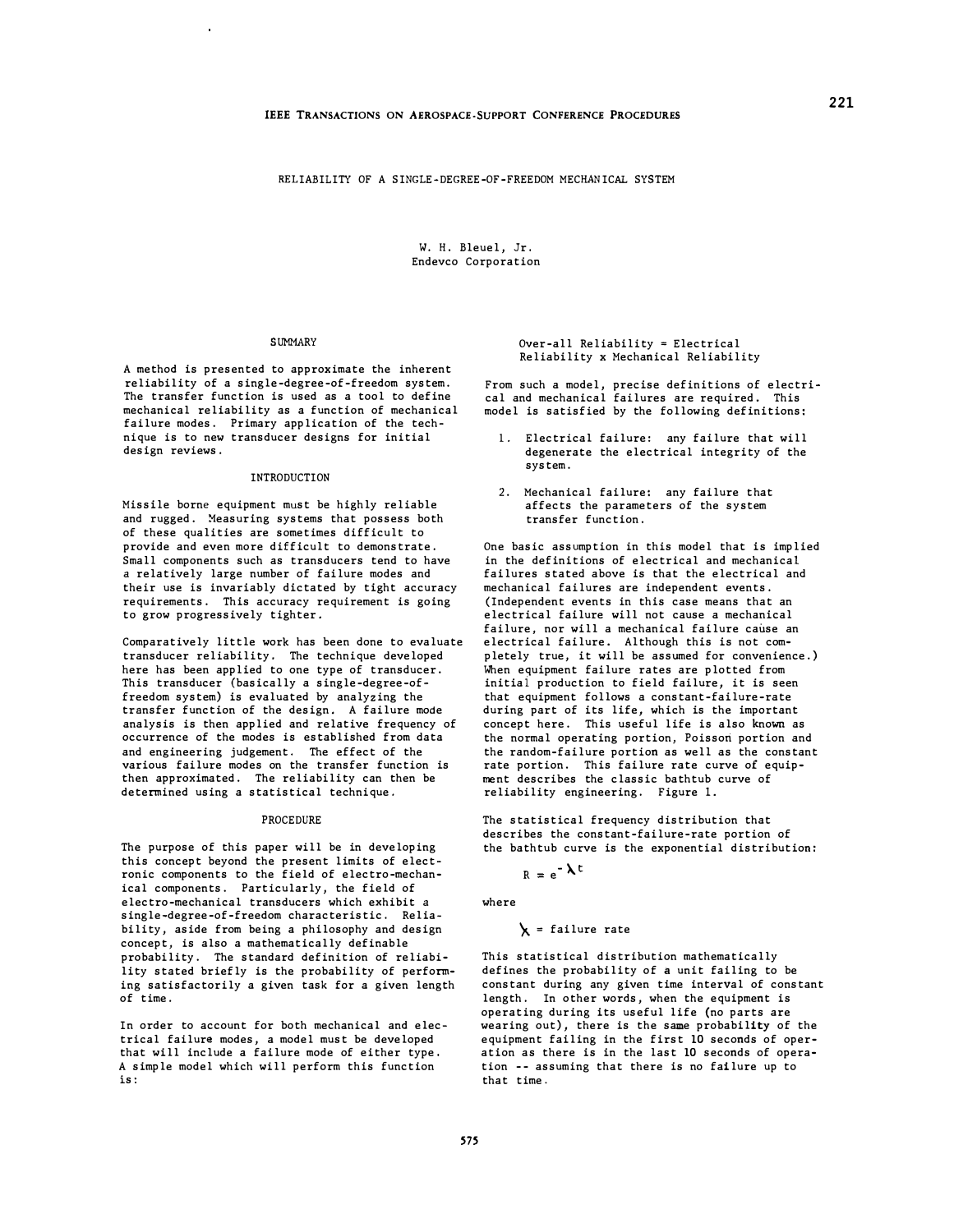# Electrical Reliability

The electrical reliability has been defined in terms of the system electrical integrity. Thus, knowledge of the equivalent circuit of the electro-mechanical system is required. The equivalent circuit of an electro-mechanical transducer can essentially be manipulated to the form where standard statistical techniques may be applied to determine the reliability.

For example, consider a charge generating transducer with the configuration of Figure 5. The parameters that will affect the electrical reliability are:

- $R = resistance$  $C = capacitance$  $G = charge generator$
- $X =$  electrical connections

 $\sim 10^{-11}$ 

The detailed evaluation of the electrical reliability will not be included since the techniques may be found in such texts as references 1, 2 and 3.

The electrical reliability is:

 $\mathbf{r}$ 

$$
R_{\rm B} = e^{-(\lambda_{\rm R} + \lambda_{\rm C} + \lambda_{\rm G} + 10/3 \lambda_{\rm X})t}
$$

## Mechanical Reliability

A mechanical failure was previously defined as a failure that affects one or more parameters of the transfer function. The equation of motion for a single-degree-of-freedom mechanical system illustrated in Figure 2 is:

$$
X + c/m X + k/m X = Y_0 f(\omega)
$$
 (1)

where

wher

 $\ddot{\phantom{a}}$ 

 $m =$  effective mass

 $\sim$ 

- $c =$  damping
- $k =$  spring constant
- $Y_0$  = excitation amplitude
- $X =$  (response function) displacement of mass relative to housing.

 $f(\boldsymbol{\omega})$  = sinusoidal function

The solution of the equation for an excitation function  $Y_0$   $f(\omega)$  is:

$$
X = Y_0 f(\omega) \frac{\omega^2/\omega_n^2}{\sqrt{(1-\omega_{\omega_n}^2)^2 + (2\epsilon_{\omega_n}^2 - \omega_{\omega_n}^2)^2}}
$$
 (2)

 $c_c$  = critical damping  $\omega_n$  = natural frequency =  $(k/m)^{1/2}$ 

From the solution of the equation of motion, the system transfer function can be written:

$$
\mathcal{L} = \frac{\chi}{\gamma_0' t(\omega)} \frac{\omega_n^2}{\omega^2} = \frac{1}{\sqrt{(1 - \omega_{\text{A}}^2 \lambda_1^2 + (2 \frac{\omega_{\text{C}}^2}{\omega_{\text{A}}})^2 + (2 \frac{\omega_{\text{C}}^2}{\omega_{\text{A}}})^2}}
$$

When the displacement amplitude of the mass relative to the case is proportional to the applied acceleration amplitude, the instrument is an accelerometer.

The transfer function derived above from the solution of the equation of motion must then be evaluated in terms of system parameters, namely, the effective mass, m, the damping, c, and the spring constant, k. It should be noted, however, that failure modes may alter the excitation function<br>as well as the parameters. The transfer function is then re-written in terms of m, c and k.

$$
\mathcal{L} = \frac{1}{\sqrt{\left(1 - \frac{m \omega^2}{k}\right)^2 + \left(4 \frac{c_c^2}{c_c^2} - \frac{m \omega^2}{k}\right)}}
$$

This function is the theoretical response characteristic of the single-degree-of-freedom system in terms of the parameters, m, c and k.

The final steps in the mechanical reliability analysis are to determine the mechanical failure modes, the parameters affected by these modes and the frequency of occurrence for each. This may be done either experimentally or by analytical approximation based on previous designs and field failure data. It can be seen by observation of the transfer function that the system has a definite frequency characteristic. This characteristic is shown in Figure 3. It is obvious that the system response is approximately proportional to the effective mass, inversely proportional to the spring constant, k, and the damping, c. Thus, any changes in the parameters will cause direct operational variations in the response.

#### **Example**

Consider a simple single-degree-of-freedom transducer that has three mutually exclusive mechanical failure modes. The only operational specification is frequency response in the range of 5 to 4000 cps. The specification limit is ±3% of the theoretical response. The following values for system parameters are assumed:

$$
k = 1.1 \times 10^{6} \text{ lb/in}
$$
  
c/c<sub>c</sub> = 0.01  
m = 0.0125 lb  
 $f_n$  = 30,000 cps

Assume also that the three failure modes have been shown analytically to cause the changes given in Table 1. The assumed failure rate of each failure mode is included.

| Table l - | Mechanical Failure Modes |  |  |
|-----------|--------------------------|--|--|
|           |                          |  |  |

| Failure Modes | Attributable Change    | Failure Rate |
|---------------|------------------------|--------------|
|               | in Parameter           | % / hr.      |
|               | k decreases 60%        | 0.0002       |
| 11            | $c/c_c$ increases 100% | 0.0001       |
| 111           | m decreases 10%        | 0.0001       |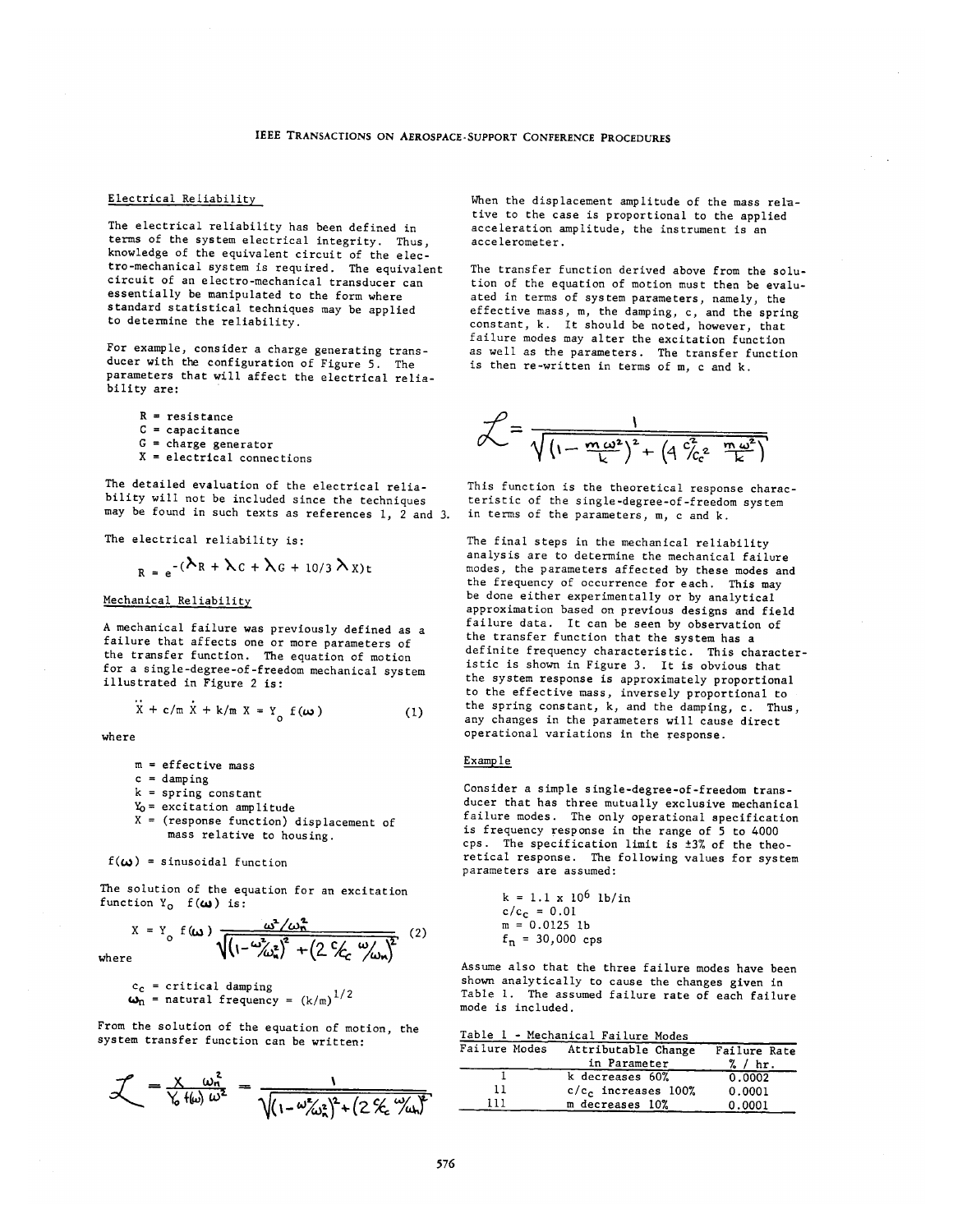When the failure modes are applied individually to the transfer function, the variations of response that result are shown in Figure 4.

It can be seen that every failure mode does not cause a change in the transfer function greater than the specification limits of ±3%. In particular, only the first failure mode (k decreases 60%) actually causes the transfer function to exceed the specification limits. Even though there is more than one mode of failure present in the design, it has been shown that only one is severe enough to cause a mechanical failure. Assume the failure rate for this failure mode to be constant; then the mechanical reliability of the transducer is:

$$
R_{m} = e^{-\lambda_{1}t}
$$

where

 $\lambda_1$  = failure rate of mode 1 = 0.0002

Hence, it has been shown that given failure modes and their associated frequency of occurrence, the mechanical reliability can be determined from the transfer function response to the failure modes.

### CONCLUSIONS

It has been shown that the reliability of an electro-mechanical transducer is the product of the electrical reliability and the mechanical reliability. Particularly, that the mechanical reliability can be estimated by evaluating the effect of mechanical failure modes on the transfer function of the product. The results indicate that the method applied to the single-degree-of-freedom mechanical system may have extensive applications in evaluating the reliability of accelerometers in space and other severe environments. The technique is restricted in accuracy to the accuracy of the transfer function approximation and the mechanical failure mode probabilities. Using computer techniques and statistical testing, the technique should improve in accuracy with additional data. Several assumptions should also be verified in applying the technique:

- 1. The validity (or non-validity) of the constancy of mechanical failure rates.
- 2. The limitations of the validity of the transfer function.

The technique has provided a simple tool to apply to new transducer designs for initial design reviews. It can yield good approximation of inherent reliability with a few simple arithmetic operations when given the transfer function. It is believed that extensive testing should be given to the application of the transform technique to complex mechanical systems as well as the simple one considered here.

#### **REFERENCES**

- 1. I. Bazovsky, "Reliability Theory and Practice," Prentice-Hall, Inc., Englewood Cliffs, N. J., 1961.
- 2. D. Lloyd and M. Lipow, "Reliability: Management, Methods, and Mathematics," Prentice-Hall, Inc., Englewood Cliffs, N. J., 1962.
- 3. S. Calabro, "Reliability Principles and<br>Practices," McGraw-Hill Book Company, Inc., New York, N. Y., 1962.
- 4. M. Redwood, "Piezoelectric Generation of an Electrical Impulse," Journal of the Acoustical Society of America, vol. 33, October, 1961.
- 5. R. T. Loewe, "A System Reliability Analysis," 1960 Winter Convention on Military Electronics.
- H. McIntire and N. Jagodzinski, 'Mission 6. Profile Analysis Technique for Space Age Reliability Prediction and Trade-Off," Third Annual Seminar on Reliability of Space Vehicles.
- J. C. Bear, "Elements of Reliability Predic- $7<sup>1</sup>$ tion," Arinc Monograph Number 4.
- 8. RADC Reliability Notebook, October, 1959.



# CLASSIC FAILURE RATE CURVE figure 1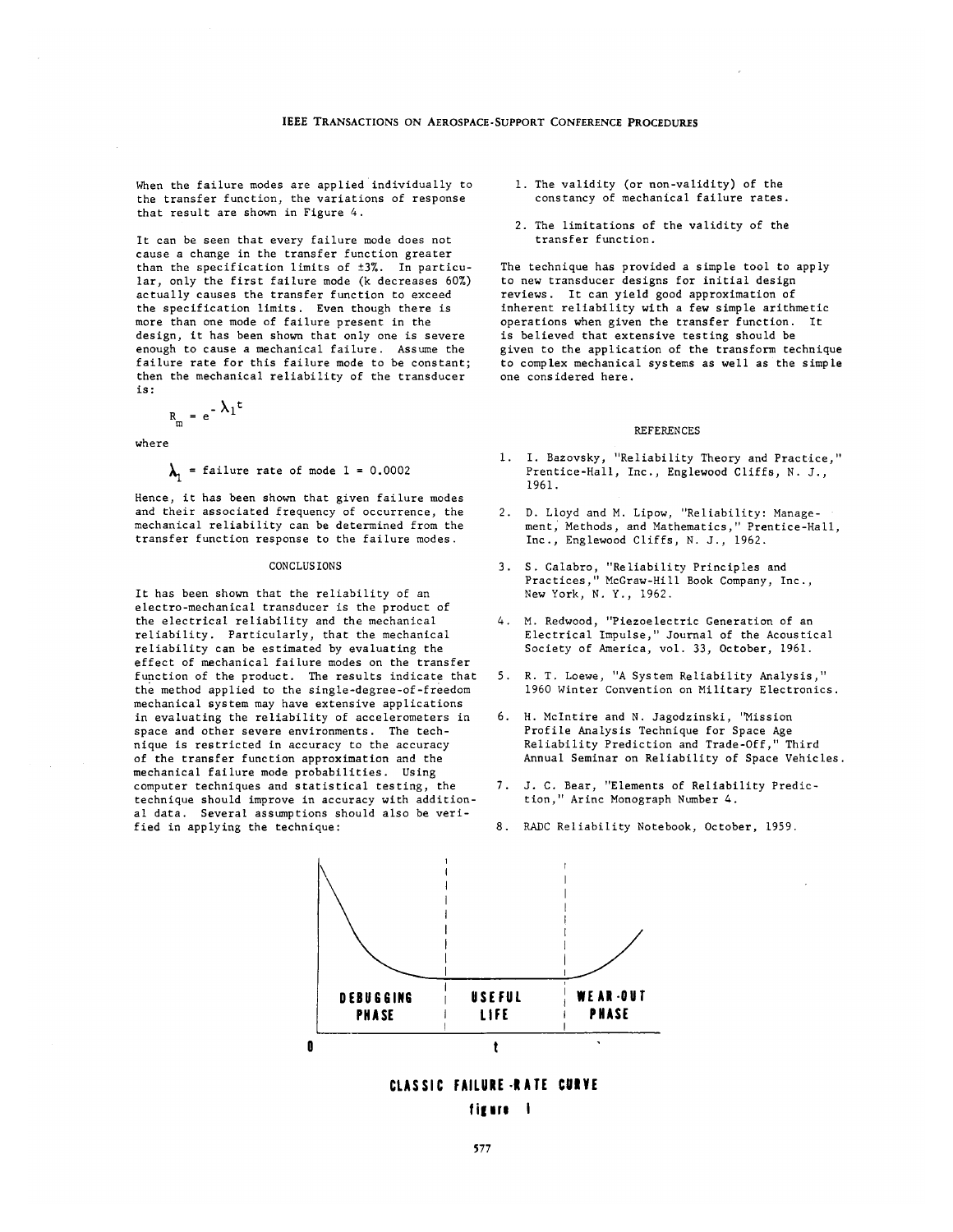

IEEE TRANSACTIONS ON AEROSPACE-SUPPORT CONFERENCE PROCEDURES

figure 3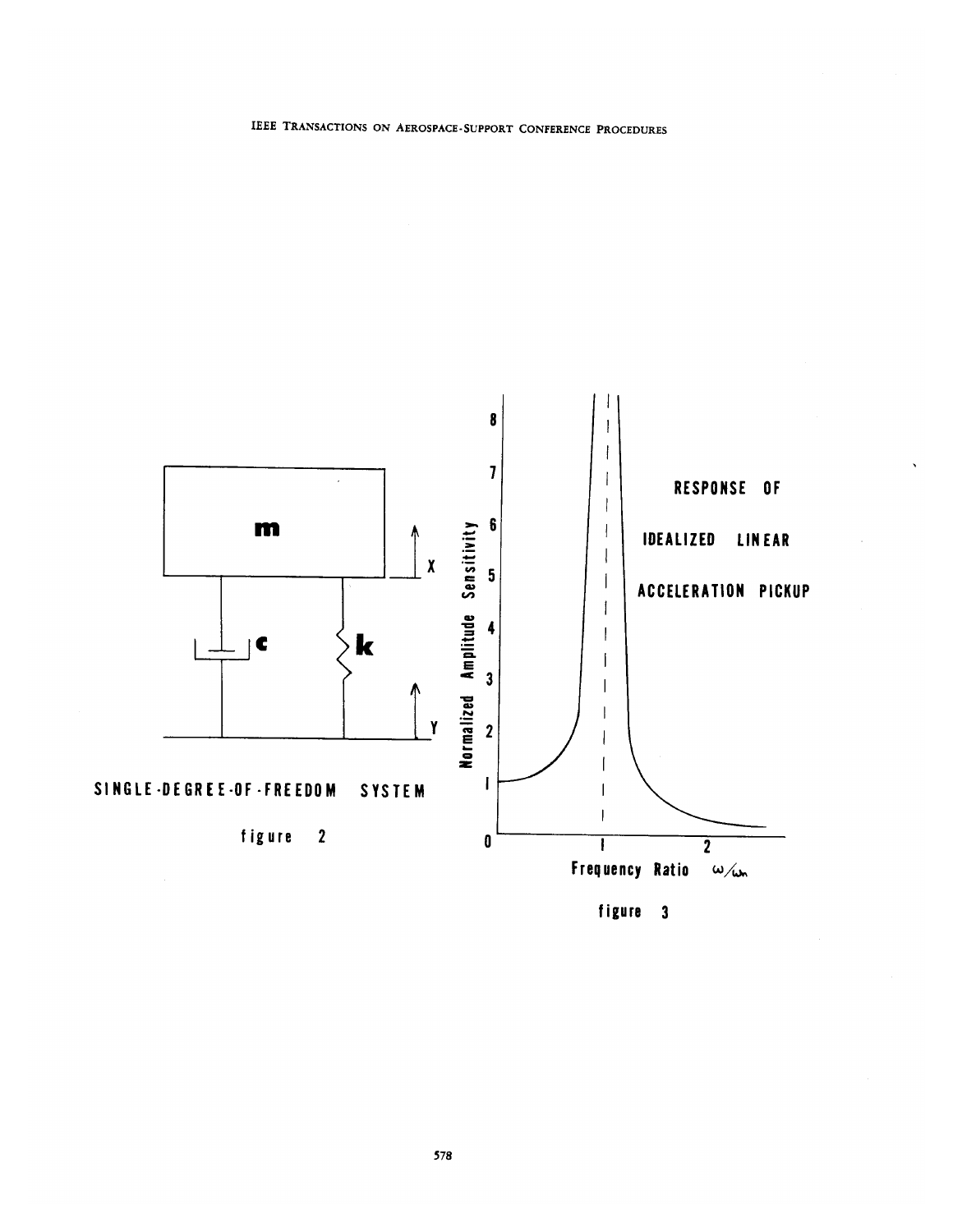$\ddot{\phantom{0}}$ 



figure 5

 $\mathcal{L}^{\text{max}}_{\text{max}}$  and  $\mathcal{L}^{\text{max}}_{\text{max}}$